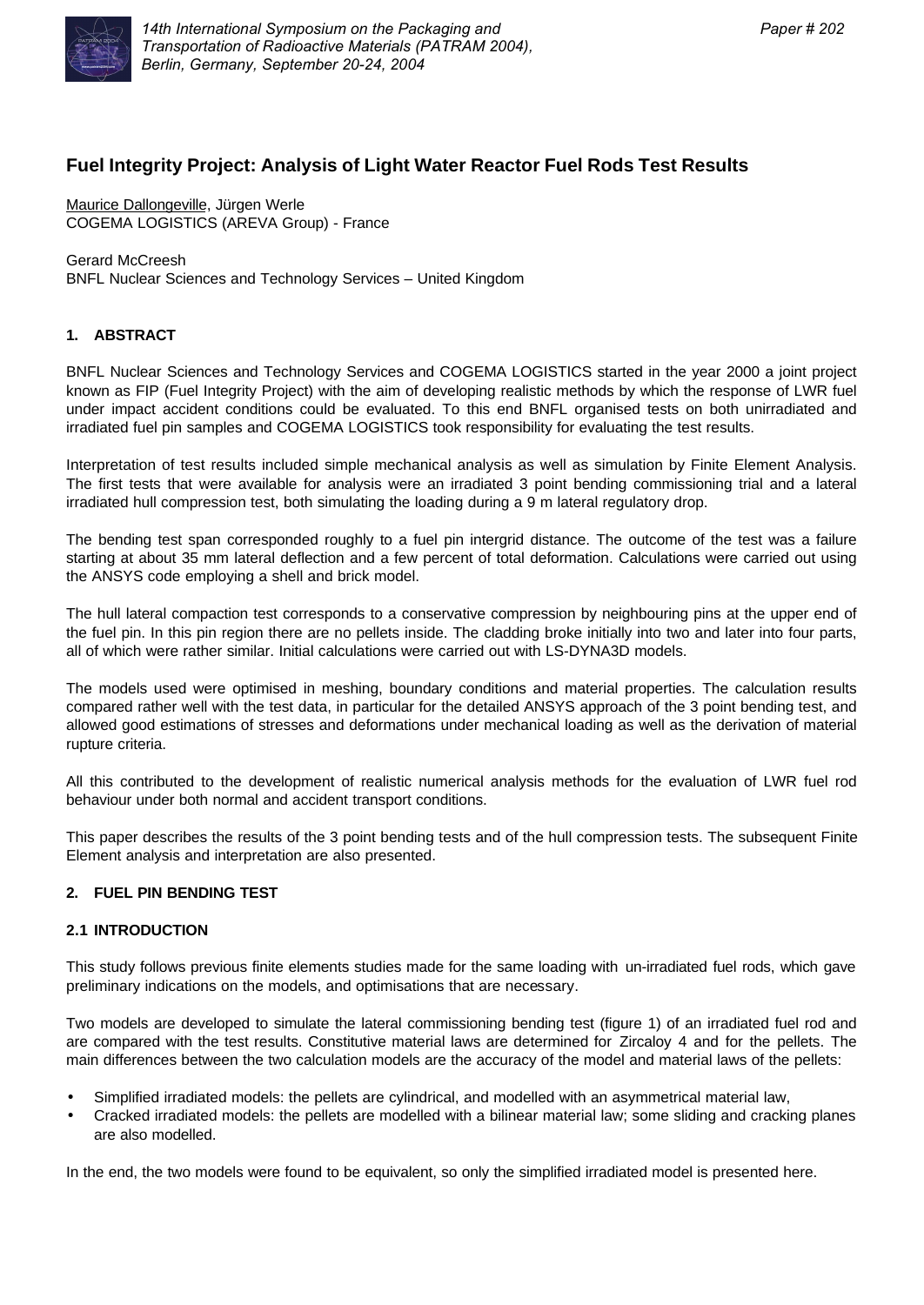

**Figure 1 :** Test appliance

# **2.2 ASSUMPTIONS**

- The test device is sufficiently stiff to be considered as perfectly rigid.
- The fuel pin sample is part of an irradiated pin with a burnup rating of 50,000 MWj / tU.
- The fuel pin cladding modelled is engaged at each end in supports with small radial gaps. A pulley wheel at the middle of the span loads it laterally.
- Irradiated pellets are bounded to the cladding and initially cracked by in-reactor thermal loading.
- The model takes into account only ductile deformation and rupture is not calculated but deduced from the comparison between the FE calculation and the test results.
- The material constitutive laws used have to be optimised to correlate well the test results.

#### **2.3 MODEL DESCRIPTION**

#### **2.3.1 Geometry**

The PWR fuel pin sample (figure 1) consists of a cylindrical irradiated zircaloy cladding containing cracked fuel pellets. Its length corresponds approximately to the intergrid distance of a current fuel PWR assembly. The intermediate grids are simulated by partially sliding supports that are linked by a steel frame. These frame deformations are neglected.

An external corrosion thickness existing on the cladding has no significant material strength.

The pulley wheel has a circular external groove with slightly larger radius than the cladding radius manufactured so as to apply the load correctly.

#### **2.3.2 Meshing**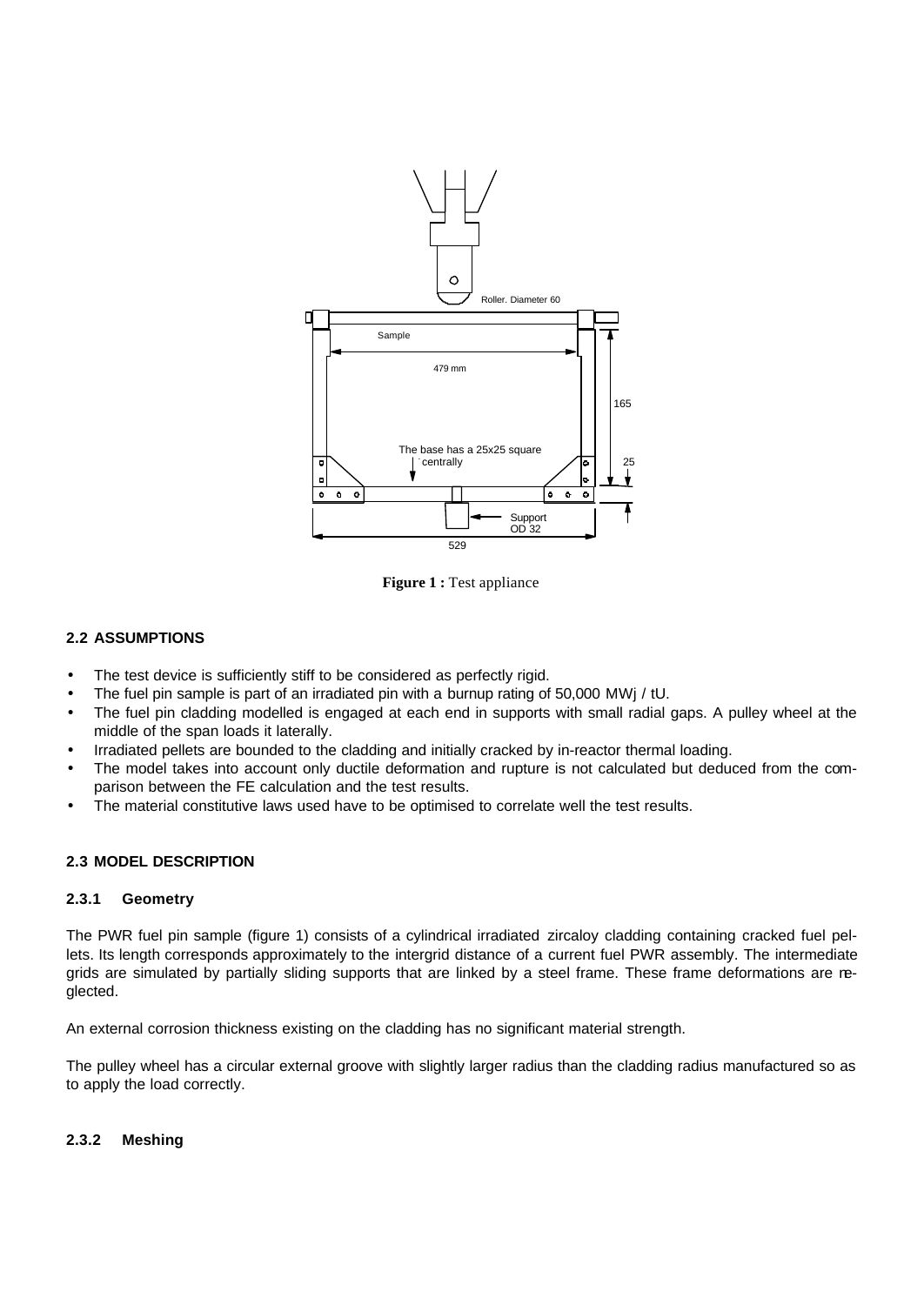The ANSYS mesh, shown in figure 2, is for a representative section of the test piece and takes account of symmetry along the fuel pin axis and at mid- span. It consists of standard 3D-shell elements (4 nodes, 6 degrees of freedom per node, 5 integration points through thickness) for the cladding and 3D volume elements (8 nodes, 3 degrees of freedom per node, 8 integration points) for the pellets, pulley wheel and supports. Contact is also simulated by 3D surface to surface elements.



**Figure 2 :** Finite Element Mesh

# **2.3.3 Materials**

The Zircaloy 4 elastic-plastic material law considered in the calculation is the following non-linear Voce material law described by the following mathematical expression:

 $\mathbf{s} = \mathbf{s}_e + R \times (1 - \exp(-b \times \mathbf{e}^{pl}))$  where  $\mathbf{e}^{pl}$  is the plastic strain.

The reference elastic-plastic material law (figure 3) considered in the calculation for the pellets is the following asymmetrical one:



**Figure 3 :** Asymmetrical material law of pellets

An asymmetrical material law simulates the material of the pellets in order to minimise as much as possible the traction stiffness. Effectively, the pellets are regarded as only working in compression with a perfect plastic behaviour.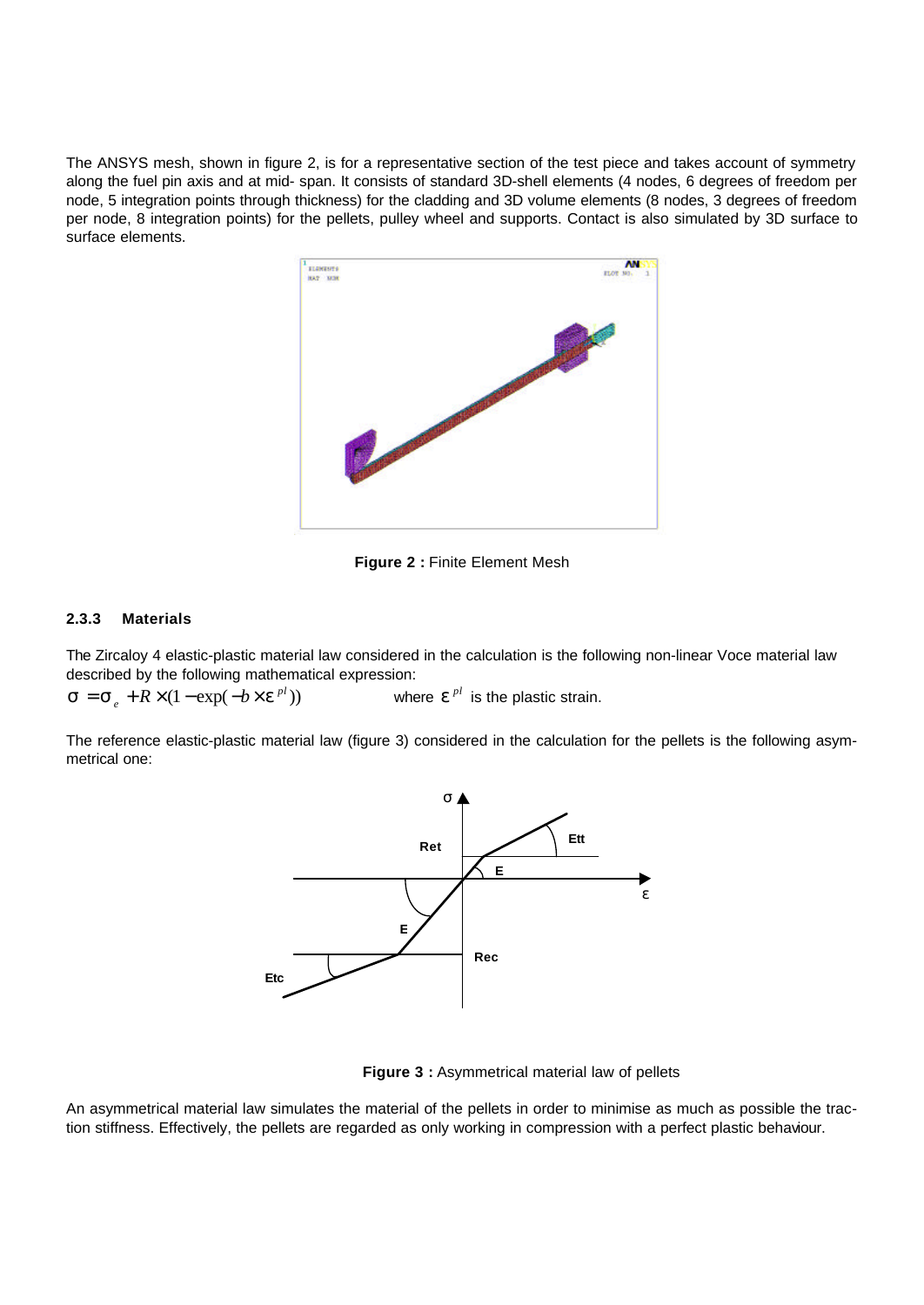The parameters E,  $\sigma_{e}$ , R, b, Ret, Ett and Etc were optimised in order to respect both the material assumptions and not to overly penalise the calculation time until convergence. This is possible since their respective effects on the force / displacement curves do not occur simultaneously.

# **2.3.4 Boundary conditions**

As the models correspond to a fourth of the fuel pin sample, symmetry boundary conditions are applied in the vertical planes containing the fuel pin axis, and perpendicular at the fuel pin axis at middle span.

As the model has several contact surfaces, friction coefficients are assigned between the cladding and the supports, between the cladding and the pellets, and between the pellets themselves.

#### **2.4 RESULTS**

The test / FE comparison of force / displacement curves is presented on figure 4 for the optimised values of constitutive material laws and friction coefficients. At a given displacement the difference of force is less than 1% of the measured force, except at the beginning of the test curve where the gaps in the supports are not yet closed. The equivalent maximum displacement at first failure is about 35 mm for sliding supports without radial gap.

The axial total elongation in the cladding is presented on figure 5. The final values are about 3 % for the tensile side where pellets have no effects, and about 2 % for the compressed side where the pellets supplement the cladding strength.

The cladding longitudinal sliding at the support is presented on figure 6 and the final maximum value is only a few millimeters. The figures 7 and 8 show the deformed cladding with axial plastic strain map and the displaced pellets stuck with equivalent Von Mises Stress map, respectively.

Conclusion: these results are encouraging and will provide a good basis for the future exploitation of the whole bending test series 11.



**Figure 4 :** Curve reaction/displacement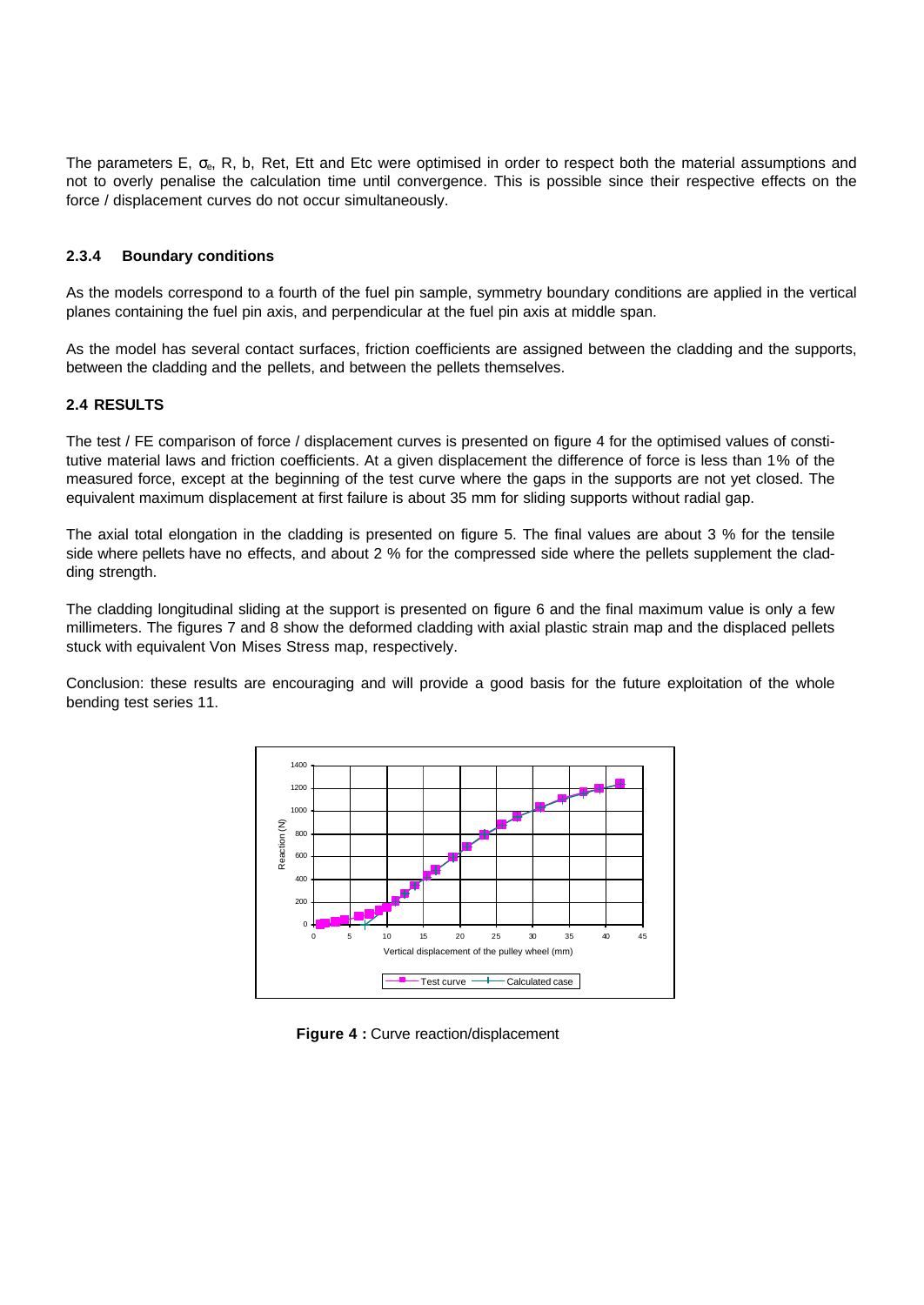

**Figure 5** : Axial elongation in the cladding **Figure 6** : Sliding at the support





#### **3.1 INTRODUCTION**

Lateral compression tests have been carried out on irradiated samples of BWR cladding. The non-linear finite element code LS-DYNA3D has been used to simulate the measured load/displacement curves. Good agreement with peak load has been obtained and the overall shape of the load displacement curves is similar. The finite element results suggest that there is little post-yield hardening of irradiated zirconium and that the material is essentially elasticplastic. Accurate simulation of these curves provides confidence in the material properties which is an essential step in predicting the response of fuel rods to impact loads.

# **3.2 DESCRIPTION OF LATERAL COMPRESSION TESTS**

The ten tests are lateral compression tests on irradiated BWR cladding [1] with wall thickness of about 0.73 mm and outer diameter 10.72 mm. A range of fuel burnups from 30 GWd / tU to 60 GWd / tU was tested and load displace-





**Figure 7** : Axial plastic strain in the cladding **Figure 8** : Equivalent Von Mises stress in the pellets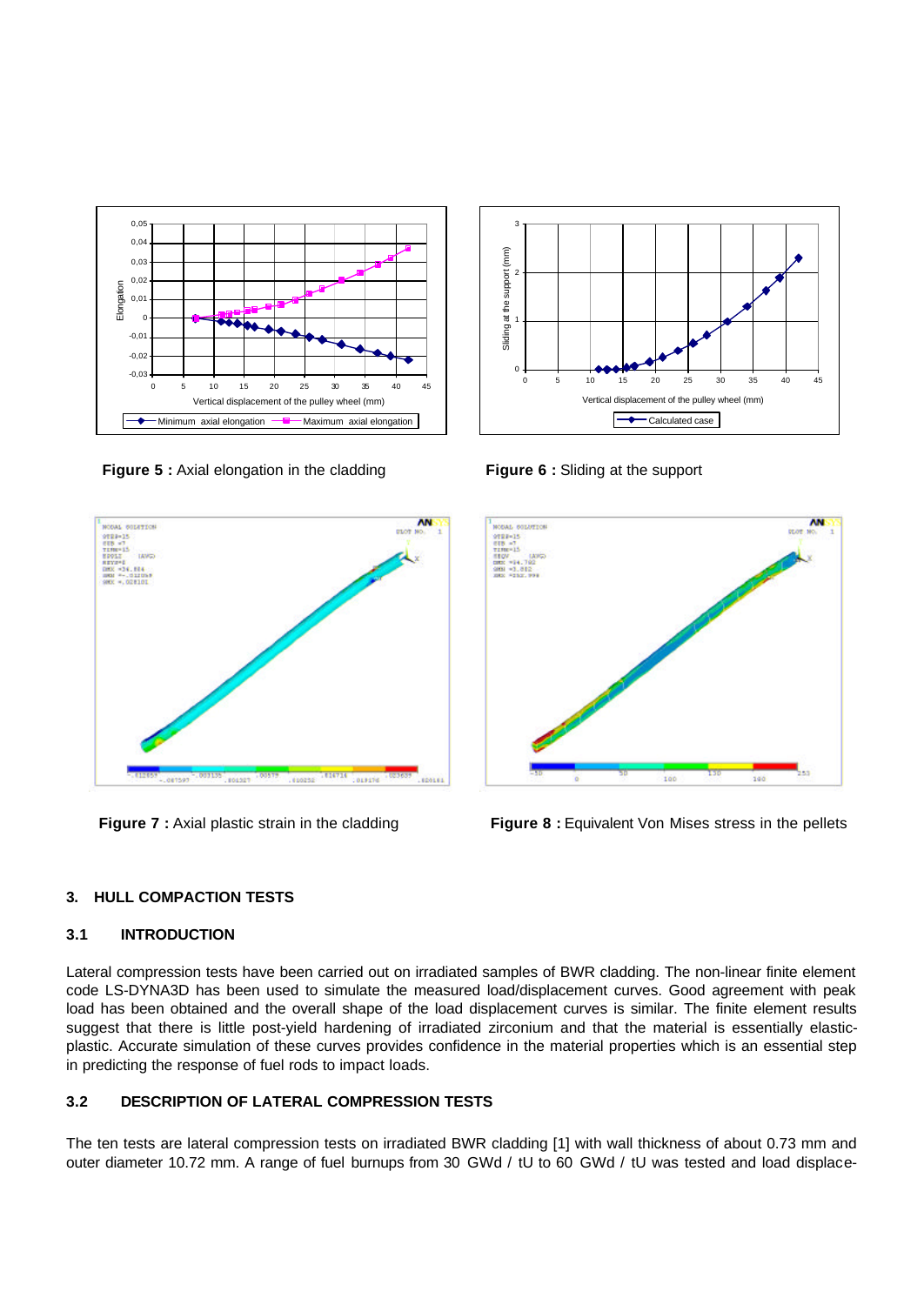ment curves of a few millimetres long obtained. The maximum loads were in the range from 3.8 kN to 5.2 kN and the corresponding displacements at peak load were of about 1.0 to 1.8 mm.

The load displacement curves exhibit a similar collapse characteristic. The load increases with displacement until a peak load occurs, thereafter the load gradually decreases to zero (Fig. 9). In all the tests the tube fragmented into 4 pieces and Fig. 10 shows the test-rig and the test pieces after test 7.



**Figure 9 :** Load displacement curve



## **3.3 MODEL DESCRIPTION**

#### **3.3.1 Geometry**

The cladding test pieces are 50mm long with diameters and wall thicknesses as mentioned in section 3.2. **Figure 10 : Test rigure 10 : Test rigure 10 : Test rigure 10 : Test rigure 10 : Test rigure 10 : Test rigure 10 : Test rigure 10 : Test rigure 10 : Test rigure 10 : Test rigur** 

## **3.3.2 Meshing**

The initial finite element (fe) model of the tube (Figure 11) comprises 500 shell elements and is quarter-symmetric with appropriate boundary constraints. The model has been loaded by two opposing rigid walls with zero friction. (These are not shown in the diagram but their normals lie along the diameter.) One wall was moved inwards at a rate of 1 m/s, the other was kept static. The reaction force on the static wall was monitored as the tube collapsed in order to give a load-displacement curve.

#### **3.3.3 Materials**

The material properties of the test pieces are not known and have to be estimated from the literature [2].



**Figure 11 :** Finite element mesh of cladding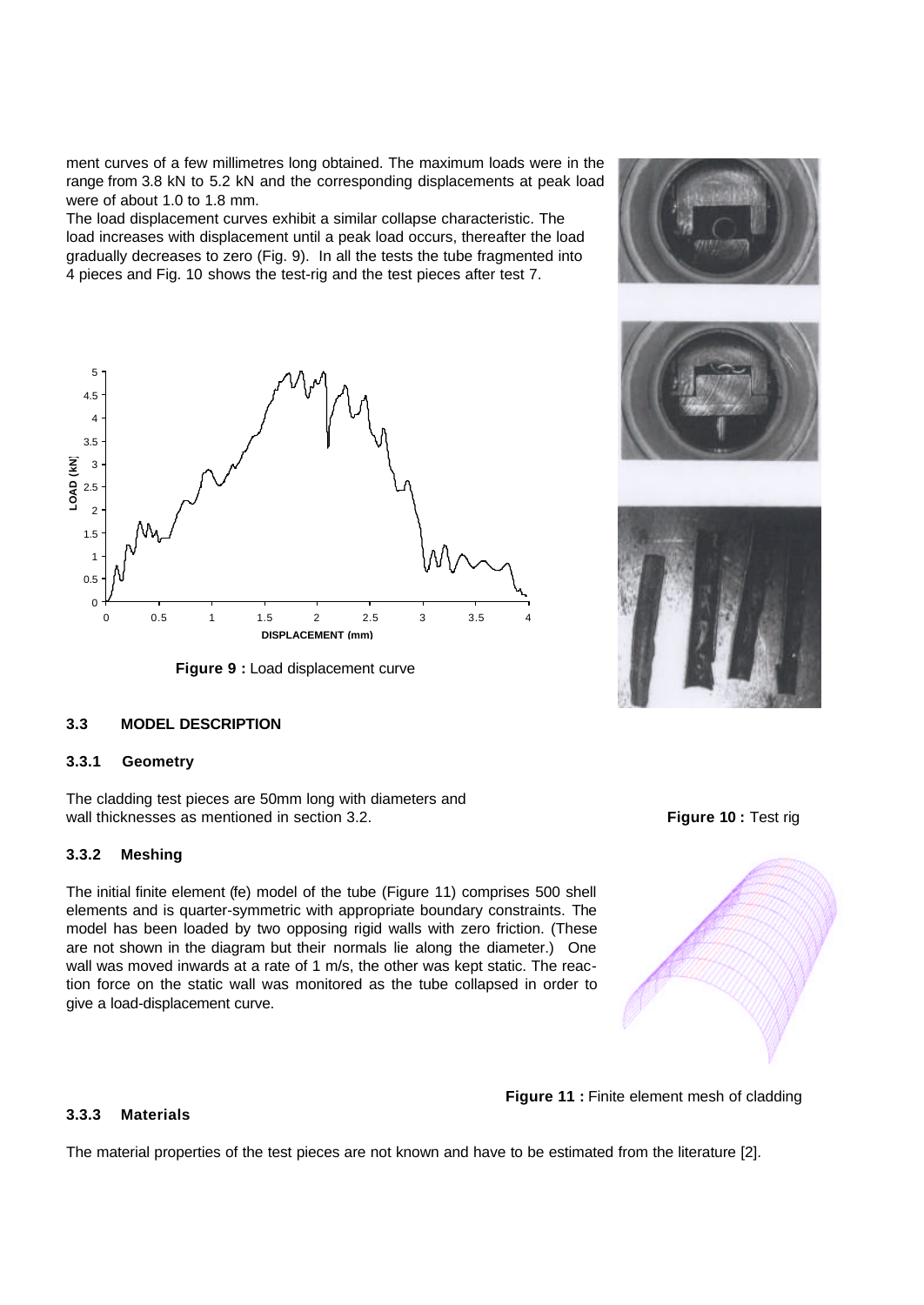E = Young's Modulus = 87023 N/mm2 Uniaxial Yield strength = 820 N/mm<sup>2</sup> Poisson's ratio = 0.3

Plane strain yield strength, Y = 820 x 2/v3 = 947 N/mm<sup>2</sup> (as plane strain conditions prevail)

Hardening modulus =  $2264$  N/mm<sup>2</sup> (Hardening modulus is the slope of the stress strain curve beyond yield.)

## **3.3.4 Preliminary estimate of collapse load**

The collapse load at yield,  $P_0$ , can be estimated by assuming that four plastic hinges develop in the tube [3].

 $P_{O} = 4$  Mp/R this gives:  $P_{O} = 4.7$ kN for a 50mm tube length

Where: Mp = plastic hinge moment per unit length =  $Yxt^2/4$  (N-mm/mm)

### **3.3 RESULTS**

The predicted load displacement is compared with that measured in Figure 12. The peak loads agree well and also align well with the preliminary estimate of 4.7 kN. The measured loads agree well up to displacement of 0.4 mm and thereafter the predicted load increases at a greater rate than that measured. This may be due to cracking of the test piece as this is not simulated in the finite element model.



**Figure 12 :** Measured and predicted loads

It was also thought that the post yield hardening may contribute to the difference in load so the analysis was re-run without post-yield hardening (ie as an elastic - perfectly plastic material). The results with and without post-yield hardening are shown in Figure 13. As the two curves are very similar they confirm that the material is essentially elastic plastic. This is consistent with the findings in the simulation of fuel rod bending.

Conclusion: For lateral compression of irradiated tubes the peak load and the overall shape of the load-displacement curve can be predicted using LS-DYNAD shell elements and an elastic-plastic material law.